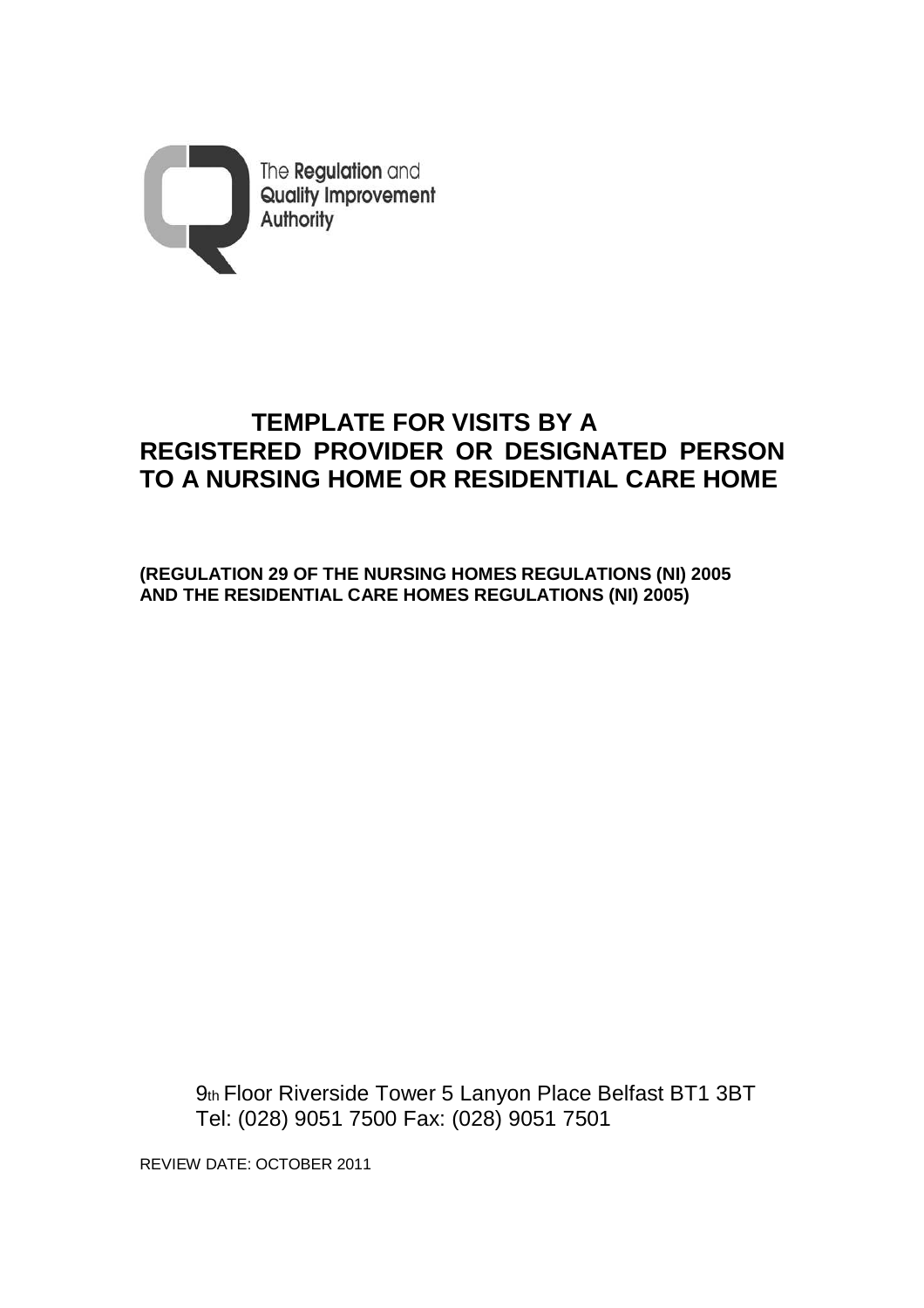## **Who must visit the nursing home or residential care home?**

#### **Main points**

- 1 Registered providers are responsible for monitoring the quality of service provided in their nursing and residential care homes.
- 2 Where the registered provider of a nursing or residential care home is not in day-to-day charge of the nursing or residential care home, the Nursing Homes and Residential Care Homes Regulations require that they undertake a monthly unannounced visit. During the visit a check is required to be made on the quality of service provided at the home. Providers must take into account the views of people living in their nursing or residential care home. The registered provider needs to keep a copy of the report so that it can be inspected at the next inspection by the Regulation and Quality Improvement Authority (RQIA).

 The RQIA is able to monitor the quality improvement plans of nursing and residential care homes in a way that is proportionate to the quality of nursing and residential care provided.

- 3 If the registered provider is an organisation or partnership, the nursing home or residential care home must be visited by: the responsible individual or one of the partners as the case may be; a director or other persons who is responsible for the management of the organisation or partnership or an employee of the organisation or partnership who is not directly involved in the day to day running of the nursing home or residential care home.
- 4 In some cases, an organisation's or partnership's responsible individual and their registered manager may be the same individual. This could lead to a conflict of interest as that individual could be responsible, as manager, for delivering the nursing and residential care and, as responsible individual, for reporting on its quality. The organisation or partnership will need to show RQIA how they will manage the possible conflict of interest between the individual's two roles. They may do this by getting someone else from the list in paragraph 3 above, who is not directly involved in the day to day running of the nursing or residential care home, to carry out the monthly visits and report on what they find.

#### **When must they visit the nursing home or residential care home?**

5 The responsible individual must visit the nursing or residential care home at least once a month. The visit should be unannounced.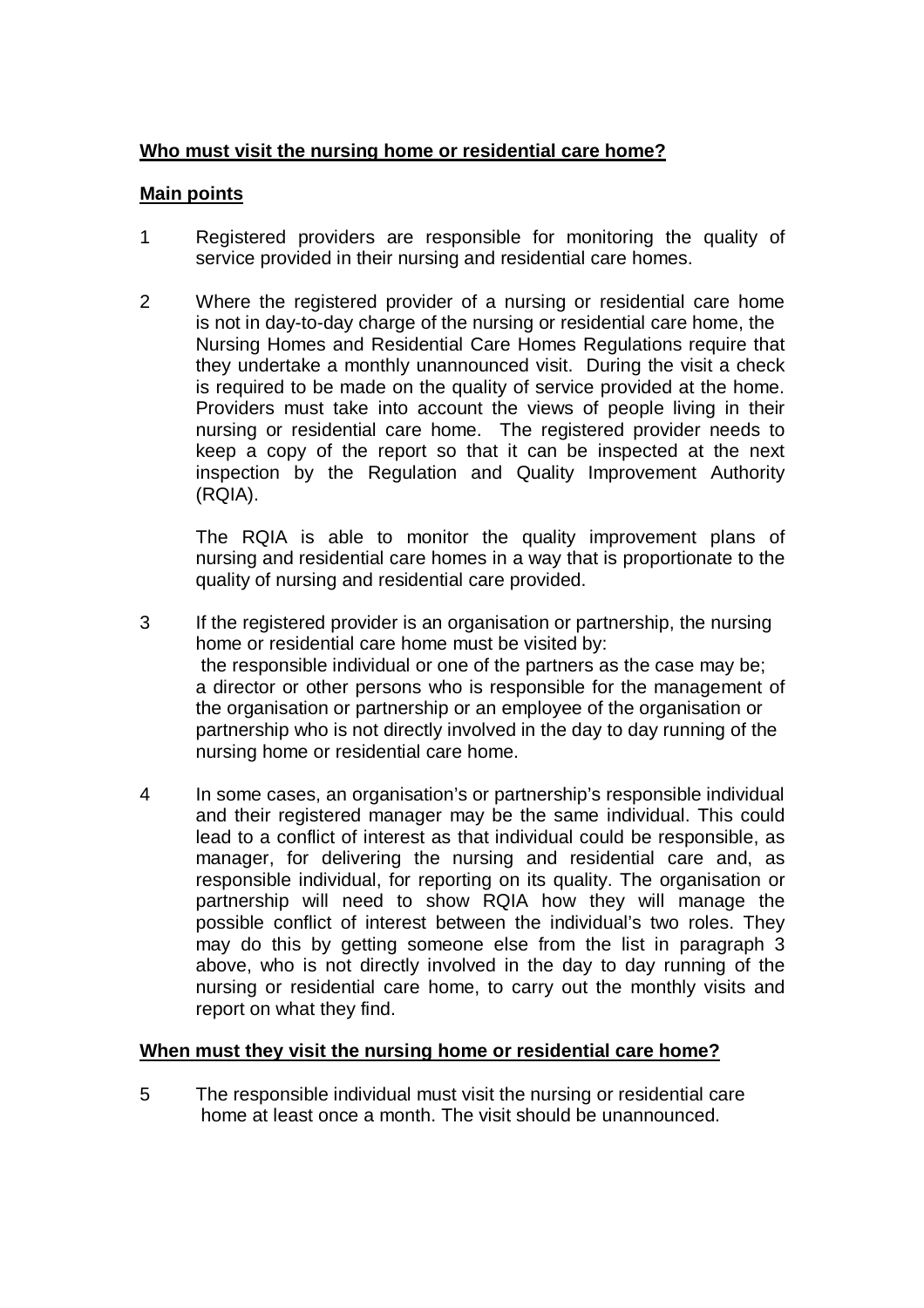#### **What must they do at the unannounced visit?**

- 6 The visit provides an opportunity for the registered provider to monitor the quality of the service being provided in their nursing or residential care home. They may wish to concentrate on aspects of the service that people using it have told them they need to improve. They should include all the issues requiring action in their quality improvement plan. They should look at how they are promoting equality and meeting the diverse needs of their patients/residents.
- 7 They must interview, with consent and in private, a representative sample of:
	- **Patients/residents of the nursing or residential care home**
	- Representatives of patients/residents
	- Staff working at the nursing or residential care home.

 They should select a representative sample that will give a good overview of the experiences of people living and working in the nursing or residential care home with particular regard to their equality and diversity.

- 8 They must inspect the premises of the nursing or residential care home.
- 9 They must inspect the home's record of accidents / incidents and record of any complaints.

#### **How must they record their visit?**

- 10 They must write a report about their visit. The report should reflect what they did and what they found out about the service being provided and report on what progress is being made on the home's quality improvement plan. The report should include a commentary on the experiences of people living and working in the home.
- 11 The report is primarily a tool that the registered provider can use as part of their management of the quality of their service. The registered provider may wish to develop their own format for the report that fits in with other aspects of their quality monitoring.
- 12 The form in Appendix 2 provides a suggested format for the report that registered provider may wish to use.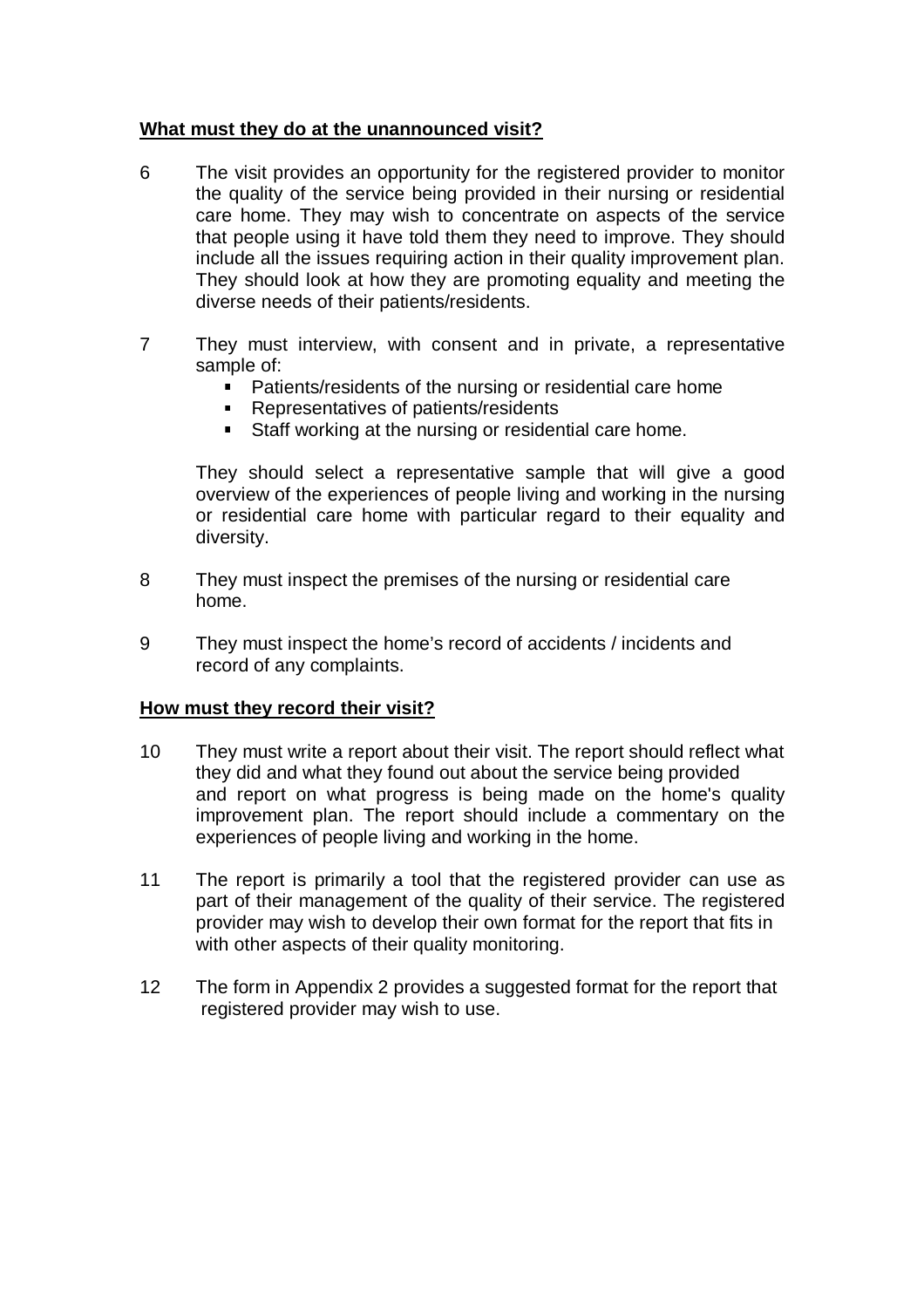## **What must they do with the report?**

- 13 The report helps the registered provider to monitor and improve the quality of their service in ways that matter to the people using it.
- 14 They must keep the report available for inspection by RQIA on file and provide RQIA with a copy of this if requested as part of the RQIA's monitoring of services.
- 15 If RQIA is concerned about the quality of service being provided at the nursing or residential care home, for example, if there are staffing difficulties, RQIA may ask the registered provider to send copies of their reports. The frequency for the reports being requested by RQIA will depend on the quality of service being delivered and the rate of improvement noted. The RQIA will use these reports to monitor action against the registered provider's quality improvement plan. The reports RQIA receives will form part of the record of the standard of care in any nursing or residential care home.
- 16 If RQIA requests the registered provider to send their report, they can do so by any means eg by hand, post, fax or e-mail. The registered provider may wish to consider sending the report by secure means if it contains any confidential, particularly private, personal information.
- 17 The registered provider must also make the report available to:
	- The service's registered manager and
	- If the registered provider is an organisation, to each of the directors or other people responsible for the management of the organisation; or
	- **If the registered provider is a partnership, to each of the** partners.

#### **Expected outcomes**

- 1 The registered provider can monitor the quality of the service provided in their nursing or residential care home.
- 2 The views of residents, relatives and/or their representatives and staff can be taken into account.
- 3 Trend data on the number of incidents by type can be reviewed and any learning disseminated early to all staff.
- 4 The number of complaints by type and action taken to resolve these will be reviewed and recorded.
- 5 Any issues concerning the environment of the home will be promptly addressed.
- 6 The home will continuously improve the quality and standard of care provided.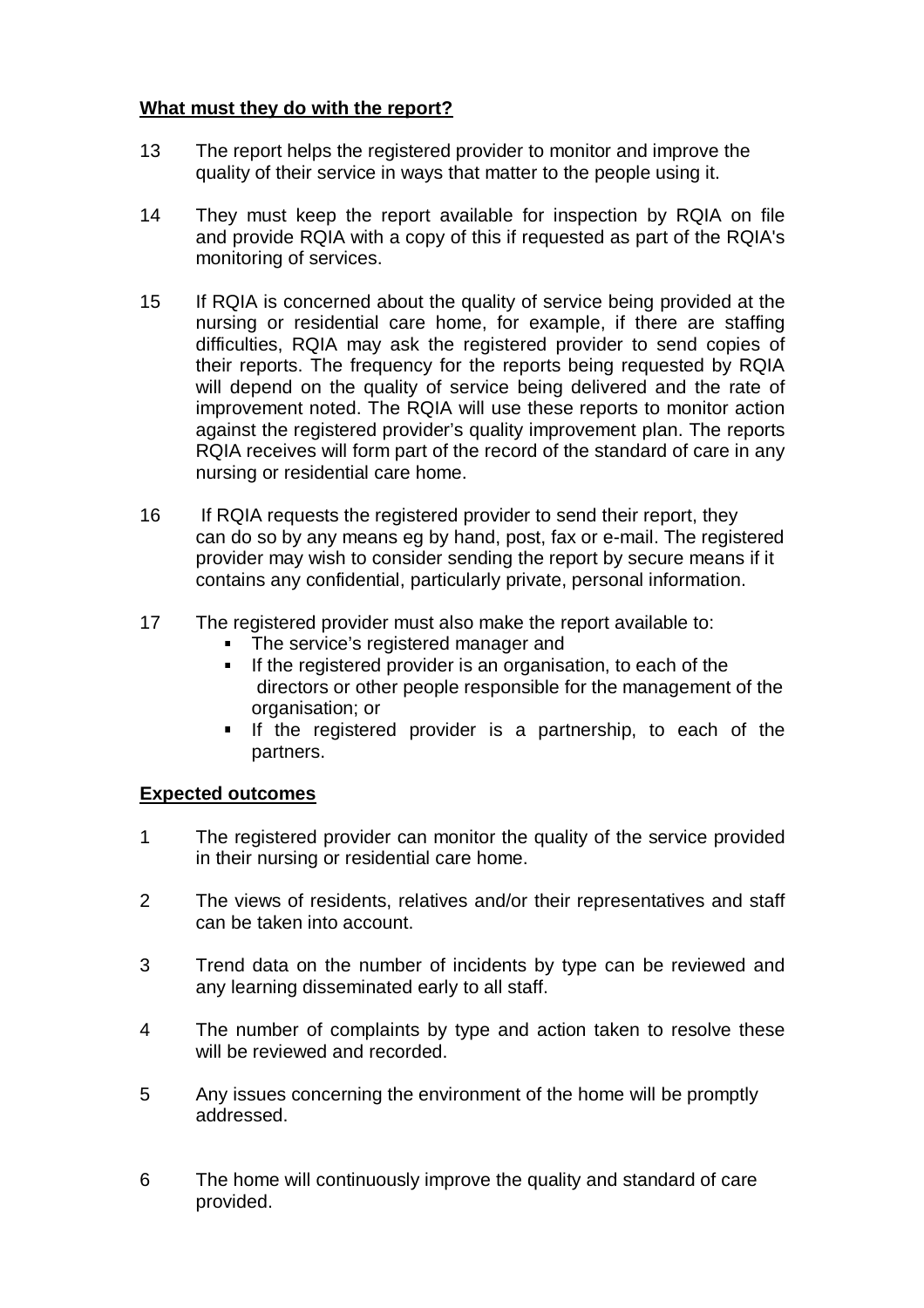## **Appendix 1**

## **Regulation 29 of The Nursing Homes Regulations (NI) 2005 and The Residential Care Homes Regulations (NI) 2005 state:**

- 1 Where the registered provider is an individual, but not in day-to-day charge of the nursing home or residential care home, he shall visit the home in accordance with this regulation.
- 2 Where the registered provider is an organisation or partnership, the nursing home or residential care home shall be visited in accordance with this regulation by -

 (a) the responsible individual or one of the partners, as the case may be;

 (b) another of the directors or other persons responsible for the management of the organisation or partnership; or

 (c) an employee of the organisation or the partnership who is not directly concerned with the conduct of the nursing home or residential care home.

- 3 Visits under paragraph (1) or (2) shall take place at least once a month or as agreed with the Regulation and Improvement Authority and shall be unannounced.
- 4 The person carrying out the visit shall -

 (a) interview, with their consent and in private, such of the patients or residents and their representatives and persons working at the nursing home or residential care home as appears necessary in order to form an opinion of the standard or nursing or residential care provided in the home;

 (b) inspect the premises of the nursing home or residential care home, its record of events and records of any complaints; and

 (c) prepare a written report on the conduct of the nursing home or residential care home.

5 The registered provider shall maintain a copy of the report required to be made under paragraph (4)(c) in the home and make it available on request to -

(a) the Regulation and Improvement Authority;

- (b) the registered manager;
- (c) the patient, resident or their representative;

 (d) an officer of the Health and Social Care Trust in the area of which the nursing home or residential care home is situated.

6 In the case of a visit under paragraph (2) -

 (a) where the registered provider is an organisation, to each of the directors or other persons responsible for the management of the organisation; and

 (b) where the registered provider is a partnership, to each of the partners.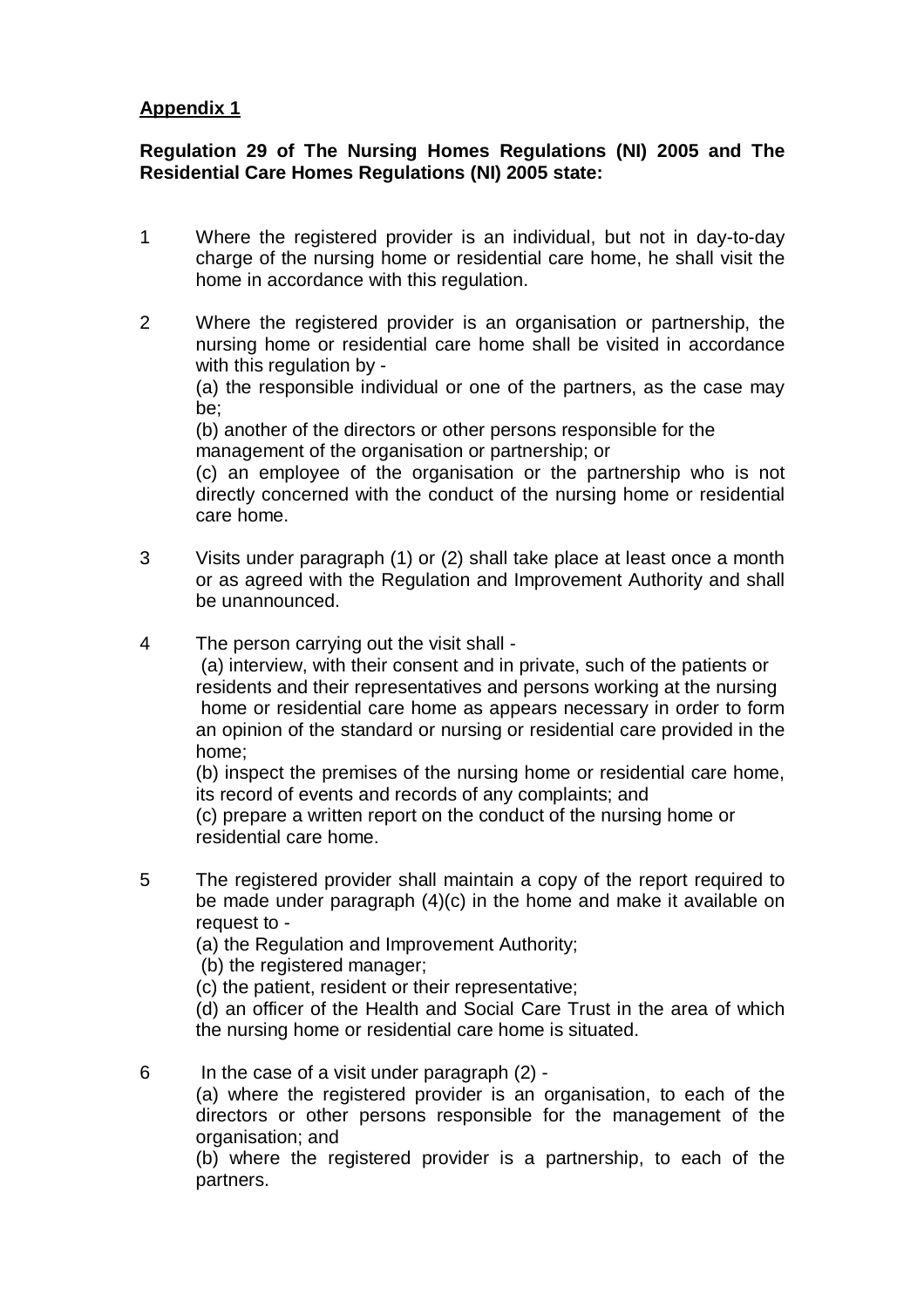# **APPENDIX 2**

**1. Report of a registered provider or designated person's unannounced monitoring visit to a nursing or residential home.** 

| Name and address of the                         |                          |
|-------------------------------------------------|--------------------------|
| establishment:                                  |                          |
|                                                 |                          |
|                                                 |                          |
|                                                 |                          |
| Name of the registered                          |                          |
| provider/designated                             |                          |
| person completing this<br>report:               |                          |
| Name of the registered                          |                          |
| manager:                                        |                          |
| Date of visit:                                  |                          |
| Duration of visit:                              | From:<br>To:             |
| Confirm type of visit:                          | Unannounced<br>Announced |
|                                                 |                          |
| Name of person in                               |                          |
| charge of the home at the<br>time of the visit: |                          |
|                                                 |                          |
| Number of<br>patients/residents in the          |                          |
| home:                                           |                          |
| Number of residents in                          |                          |
| the home (for nursing                           |                          |
| homes with registered                           |                          |
| residential beds)                               |                          |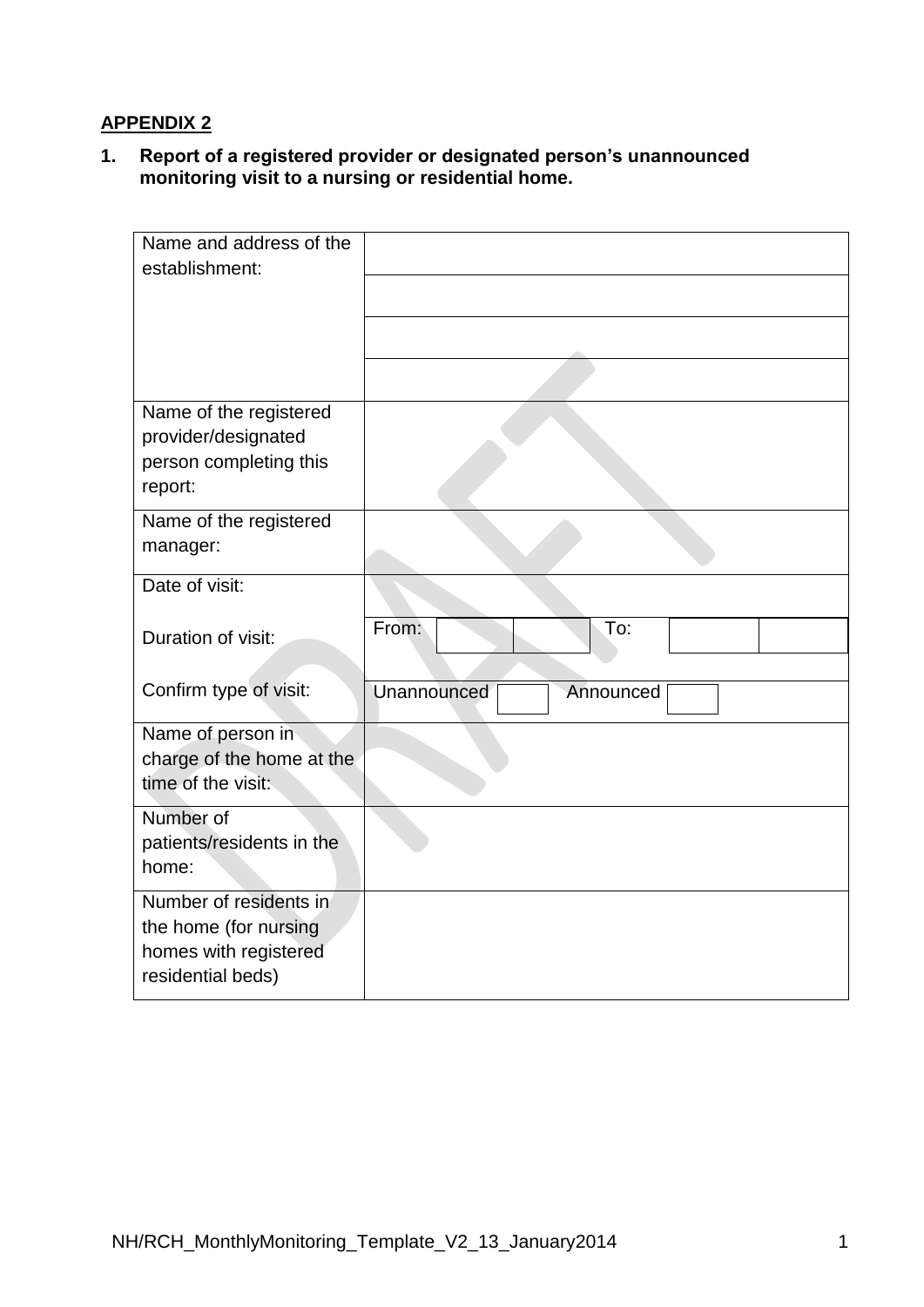**2. Review of all matters identified in action plan from previous monitoring visit and record of progress made:**

**3. Confirm number of patients/residents interviewed by unique identifier and summary of their views on the quality of care and services provided by the home:** 

| Number of patients:                                     | Number of residents: |
|---------------------------------------------------------|----------------------|
| Summary of patient/resident views by unique identifier: |                      |
|                                                         |                      |
|                                                         |                      |
|                                                         |                      |
|                                                         |                      |
|                                                         |                      |
|                                                         |                      |
|                                                         |                      |
|                                                         |                      |
|                                                         |                      |
|                                                         |                      |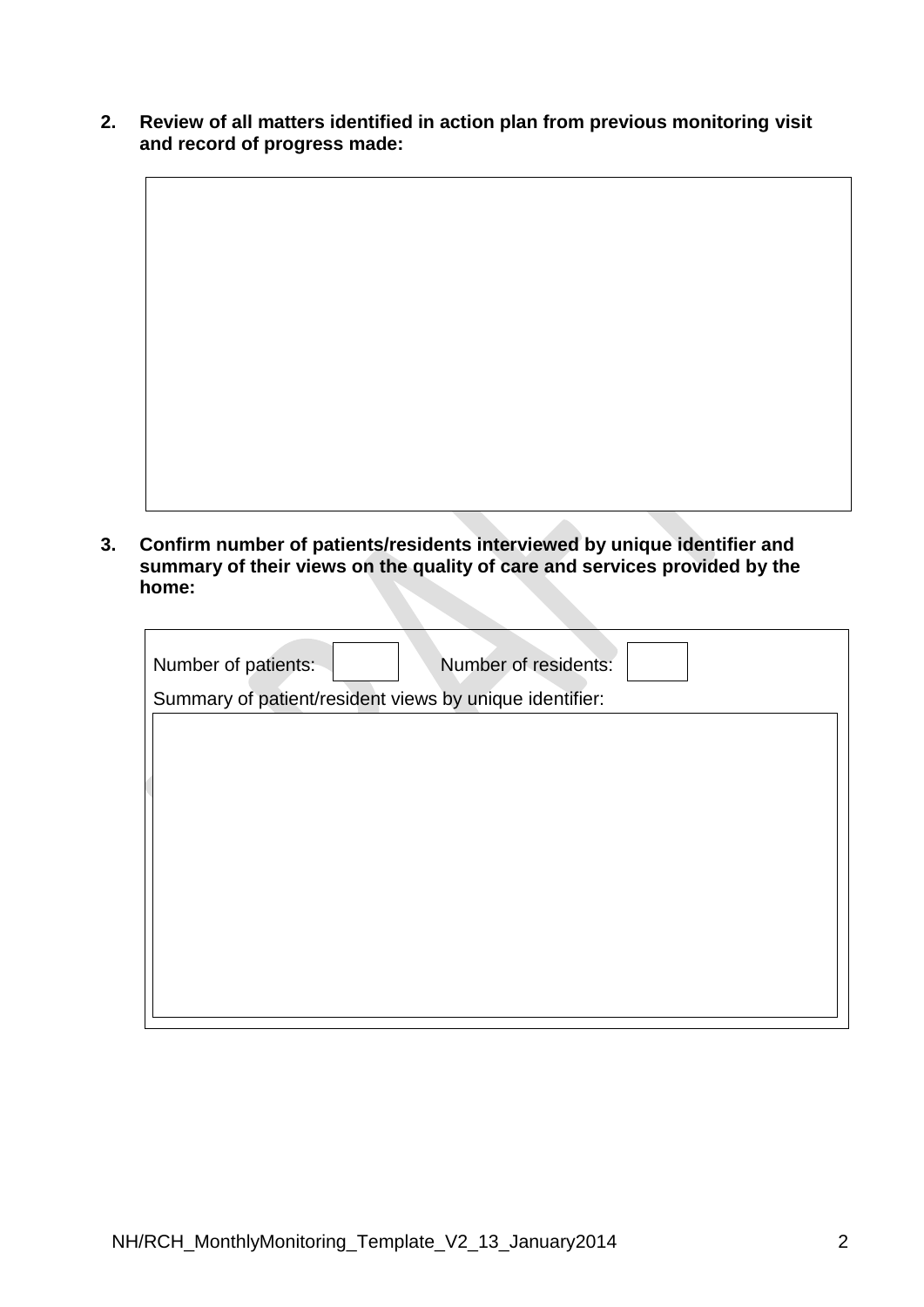**4. Confirm relatives/other visitors interviewed and summary of their views on the quality of the service provided in the home:**

| Number of relatives:    | Number of visitors: |
|-------------------------|---------------------|
| Summary of their views: |                     |
|                         |                     |
|                         |                     |
|                         |                     |
|                         |                     |
|                         |                     |
|                         |                     |
|                         |                     |
|                         |                     |
|                         |                     |
|                         |                     |

**5. Number and position of staff interviewed and summary of their comments on the standard of care and delivery of services provided in the home (all grades of staff):**

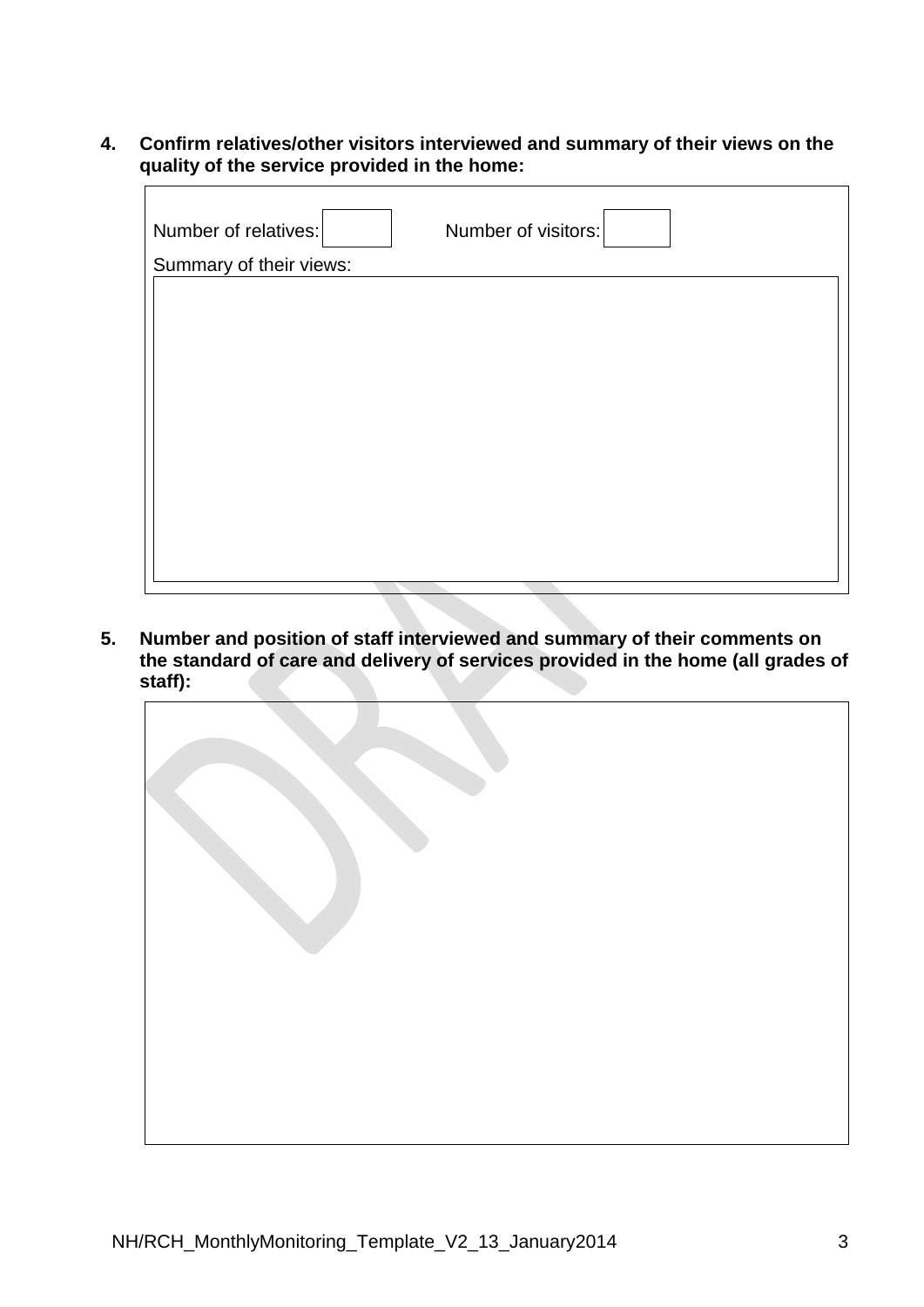## **6. Staff on duty on day of monitoring visit:**

Comment on the adequacy of staff (staff rota) in terms of numbers, qualifications, stability of staff group and experience to meet the needs of the current resident group. Please also outline action required and/or taken to address vacancies in the staff team:

## **7. Records**

# **a. \*Records Monitored (listed under Schedule 1 - 4):**

| <b>Records Monitored</b>                   | Compliant | Date |
|--------------------------------------------|-----------|------|
|                                            | Y/N       |      |
| <b>Patient/Resident Records</b>            |           |      |
| Complaints                                 |           |      |
| Incident/Accident Records                  |           |      |
| Health & Safety (Risk Assessments)         |           |      |
| Duty Rota                                  |           |      |
| <b>Fire Safety Records</b>                 |           |      |
| <b>Record of Staff Meetings</b>            |           |      |
| Record of Activities / Programme of Events |           |      |
| <b>Mandatory Training records</b>          |           |      |
| Staff recruitment records                  |           |      |
| <b>Staff induction records</b>             |           |      |

 *\*Above list not exhaustive and reference should be made to the schedules indicated for monitoring of required records.*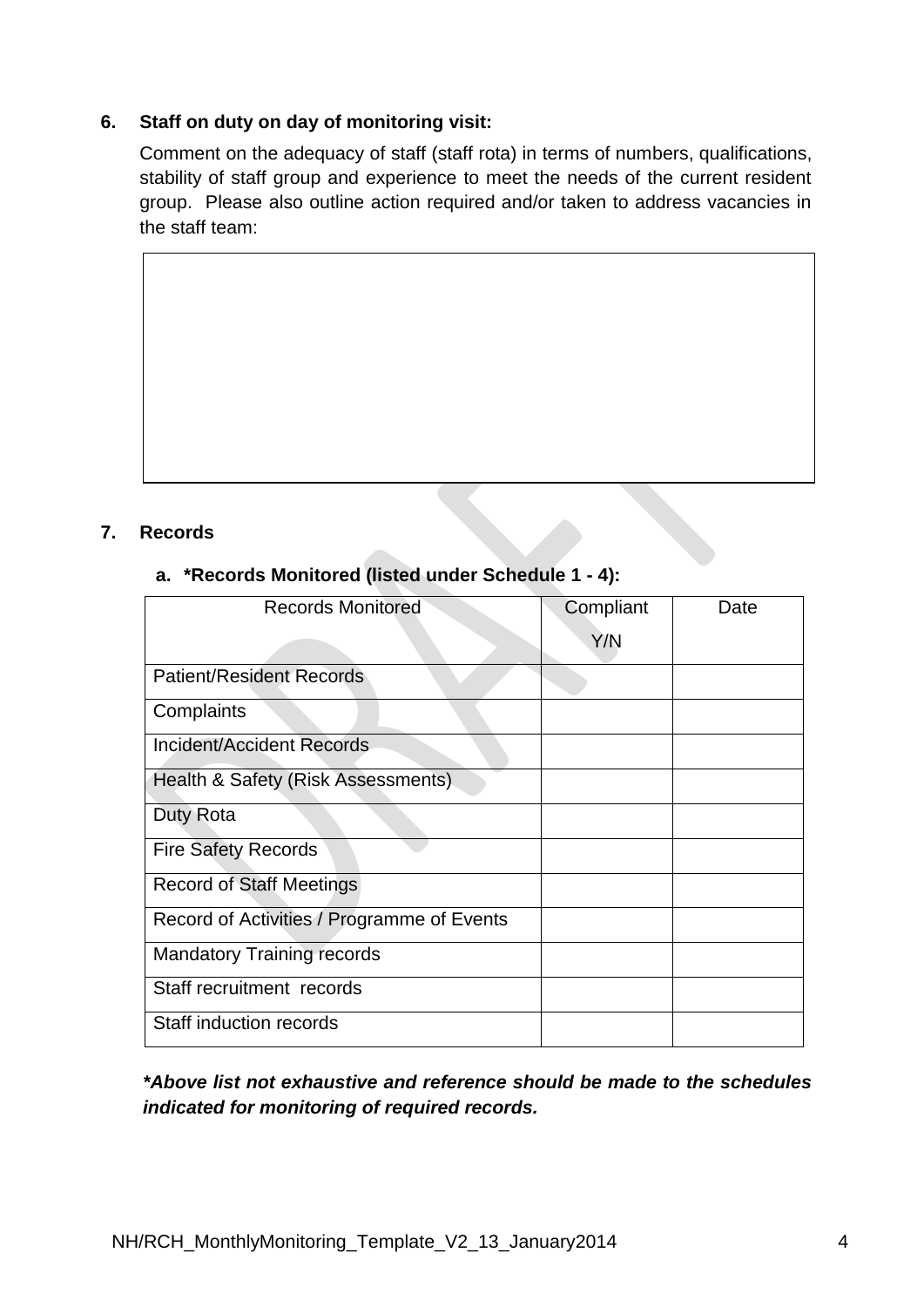# **b. Quality and Compliance of Records Monitored**

Comment on the quality and compliance of records monitored and detail any action required in specific records for improvement and/or compliance:

## **8. Notifiable accidents/incidents or other untoward events, as detailed under Regulation 30 which occurred during the month:**

| Number of notifiable events since the last monitoring visit:                                                                                      |     |           |  |
|---------------------------------------------------------------------------------------------------------------------------------------------------|-----|-----------|--|
| Confirm if accident/incident audit(s) completed:                                                                                                  | Yes | <b>No</b> |  |
| If yes, confirm date of last audit:                                                                                                               |     |           |  |
| Provide detail on outcome of audit of accidents/incidents including identification of<br>any themes/patterns and follow up action taken/required: |     |           |  |

#### **9. Incidents**

**a. Safeguarding incidents (SOVA): status i.e. referral to professional body/ RQIA / Trust / ISA and relatives informed:**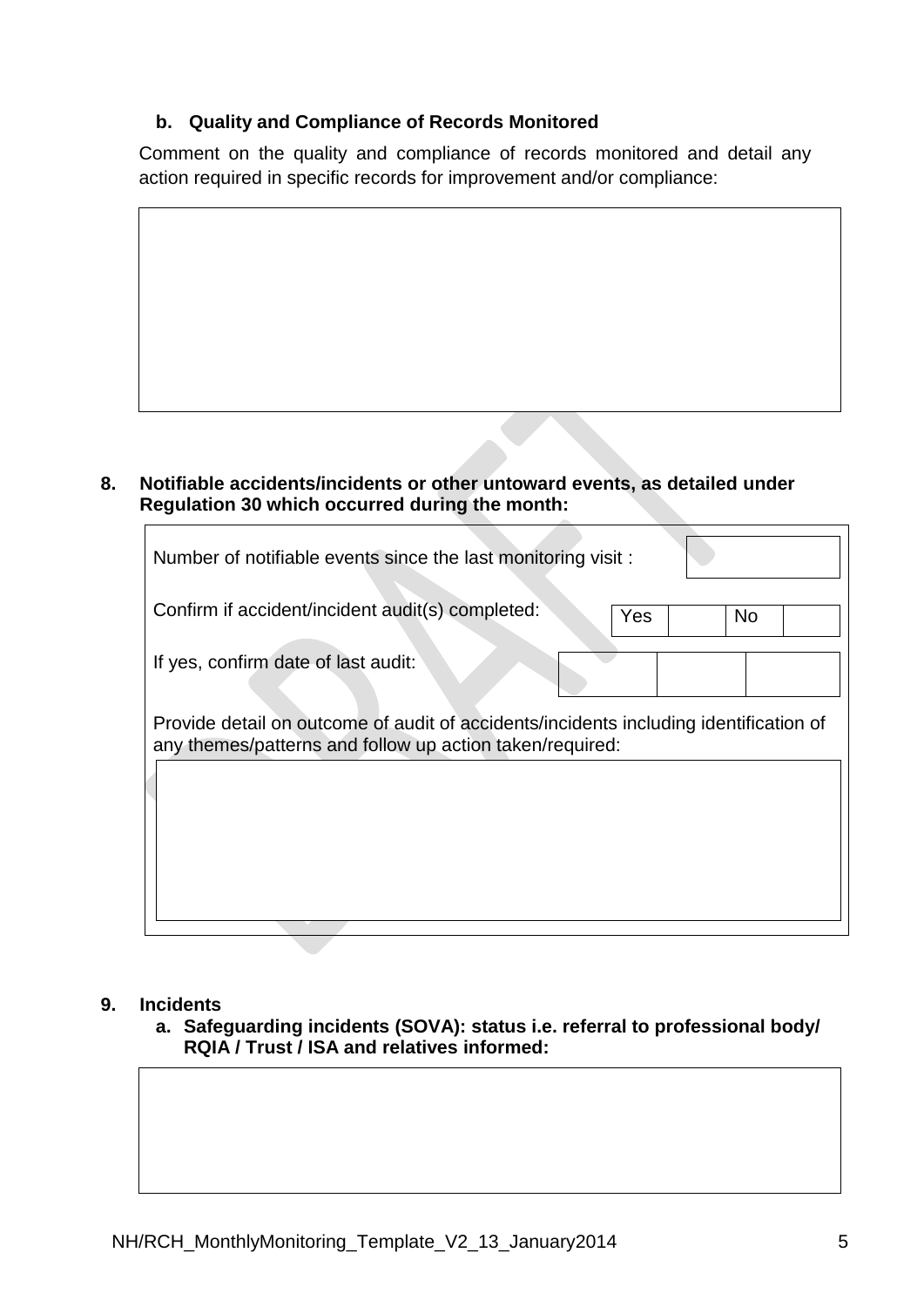### **b. Confirm if staff disciplinary procedures implemented and outcomes: i.e. Staff disciplined / suspended / referral to NMC/NISCC**

# **10. Key findings from a review of the complaints records:**

| Number of complaints received since the last monitoring visit on<br>$\prime$                                                   |                                                                                                                               |                           |                             |  |
|--------------------------------------------------------------------------------------------------------------------------------|-------------------------------------------------------------------------------------------------------------------------------|---------------------------|-----------------------------|--|
| List the source, issue and outcomes of complaints recorded:                                                                    |                                                                                                                               |                           |                             |  |
| <b>Source</b><br>• Service User                                                                                                | <b>Main Issue</b>                                                                                                             | <b>Outcome</b>            |                             |  |
| Relative<br><b>Informal Advocate</b><br><b>Formal Advocacy Service</b>                                                         | <b>Care Practice</b><br><b>Environmental Issue</b><br><b>Staff Attitude</b><br>$\bullet$<br>Service User finance<br>$\bullet$ | Complainant<br>Satisfied? | Complaint<br>Substantiated? |  |
| Other, please specify                                                                                                          | <b>Food and Nutrition</b><br>$\bullet$<br>Other, please specify<br>$\bullet$                                                  | Fully/Partly/Not          | Fully/Partly/Not            |  |
|                                                                                                                                |                                                                                                                               |                           |                             |  |
|                                                                                                                                |                                                                                                                               |                           |                             |  |
|                                                                                                                                |                                                                                                                               |                           |                             |  |
|                                                                                                                                |                                                                                                                               |                           |                             |  |
|                                                                                                                                |                                                                                                                               |                           |                             |  |
|                                                                                                                                |                                                                                                                               |                           |                             |  |
| Confirm if complaints audit completed: Yes<br><b>No</b>                                                                        |                                                                                                                               |                           |                             |  |
| If yes, confirm date:                                                                                                          |                                                                                                                               |                           |                             |  |
| Provide detail on outcome of audit of complaints including identification of any<br>themes/patterns and action taken/required: |                                                                                                                               |                           |                             |  |
|                                                                                                                                |                                                                                                                               |                           |                             |  |
|                                                                                                                                |                                                                                                                               |                           |                             |  |
|                                                                                                                                |                                                                                                                               |                           |                             |  |
|                                                                                                                                |                                                                                                                               |                           |                             |  |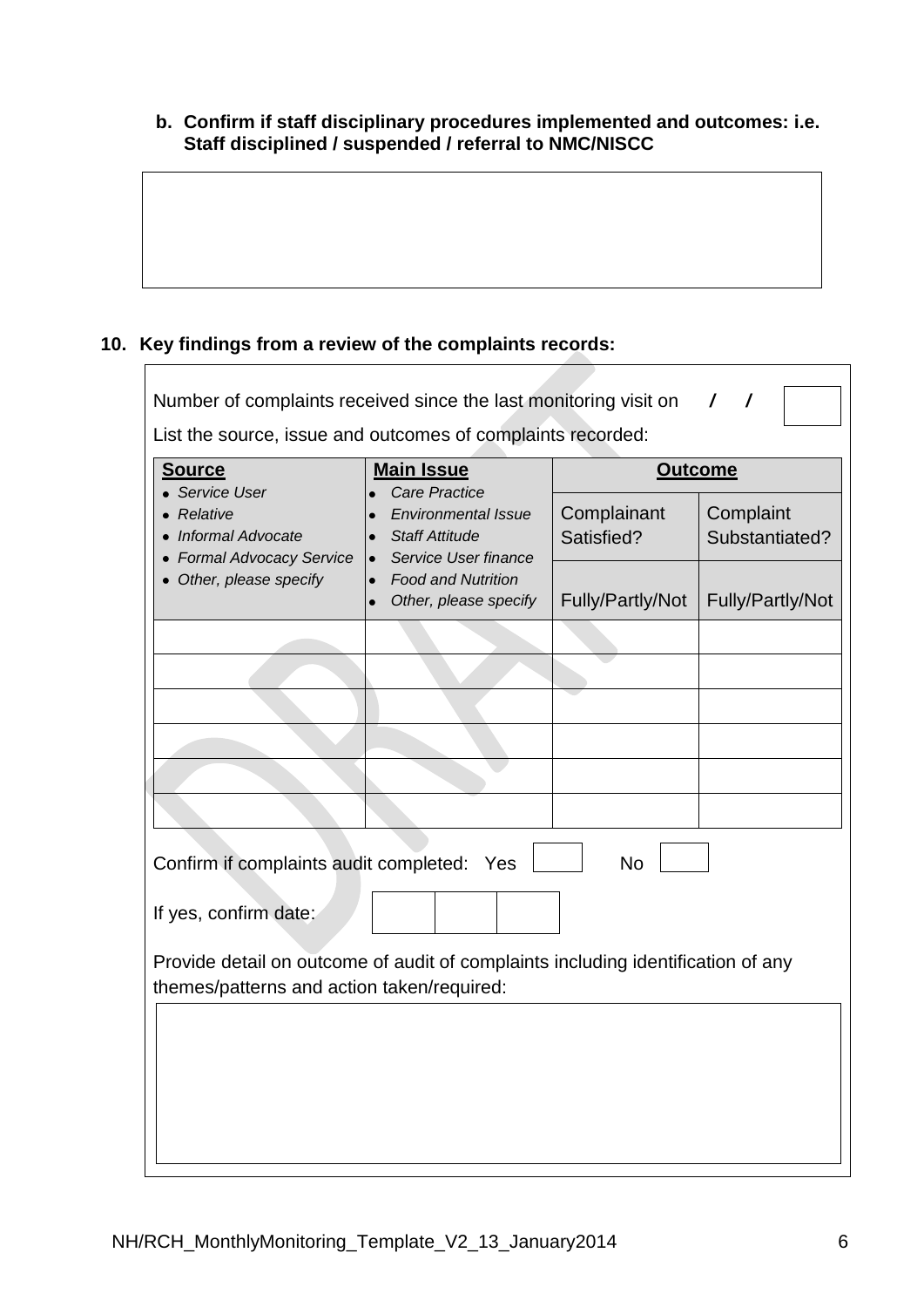**11. Compliments/Positive Feedback to home:**

# **12. RQIA Quality Improvement Plan (QIP) – Progress Update**

**a. Progress made against the QIP (requirements and recommendations) looked at during this visit:** 

| Date of last inspection: | Type   |                            |  |
|--------------------------|--------|----------------------------|--|
| Progress Update:         |        | i.e. care/pharmacy/estates |  |
|                          |        |                            |  |
|                          |        |                            |  |
|                          |        |                            |  |
|                          |        |                            |  |
|                          |        |                            |  |
|                          |        |                            |  |
|                          |        |                            |  |
|                          | $\sim$ |                            |  |

**b. Update of progress made against recommendations made by other regulators (i.e. fire, health and safety executive, public health agency) reviewed during this visit:**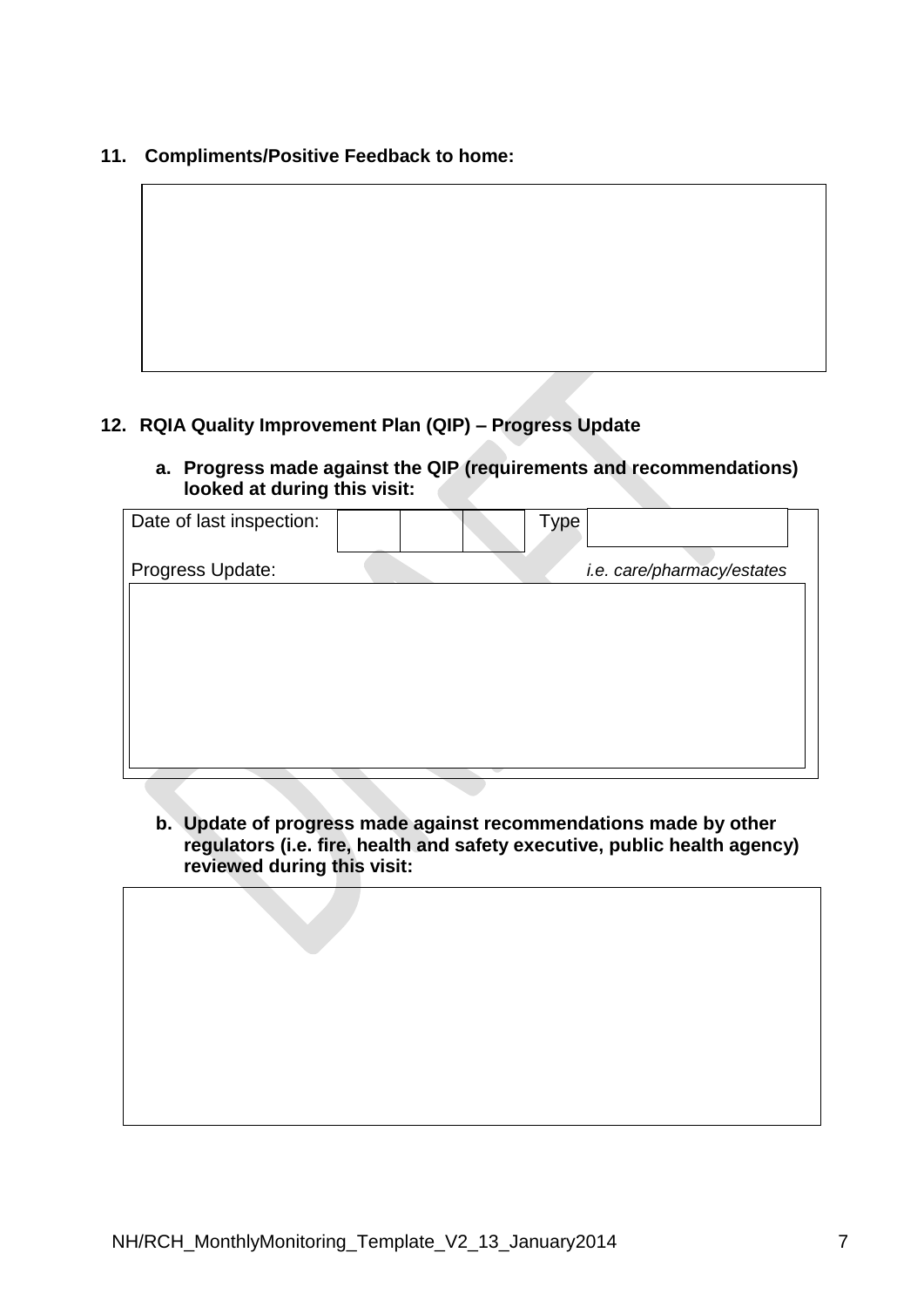**13. Condition and maintenance of the home's environment and detail any action to be taken in identified areas including any health and safety issues:**

**14. Commentary on any other planned improvements for the home and timescales.**



**15. Concluding comments of the registered provider/delegated person regarding the overall quality of care and/or services provided in the home; and confirmation that the home is operating in line with its Statement of Purpose and categories of care, as indicated in the home's registration certificate.**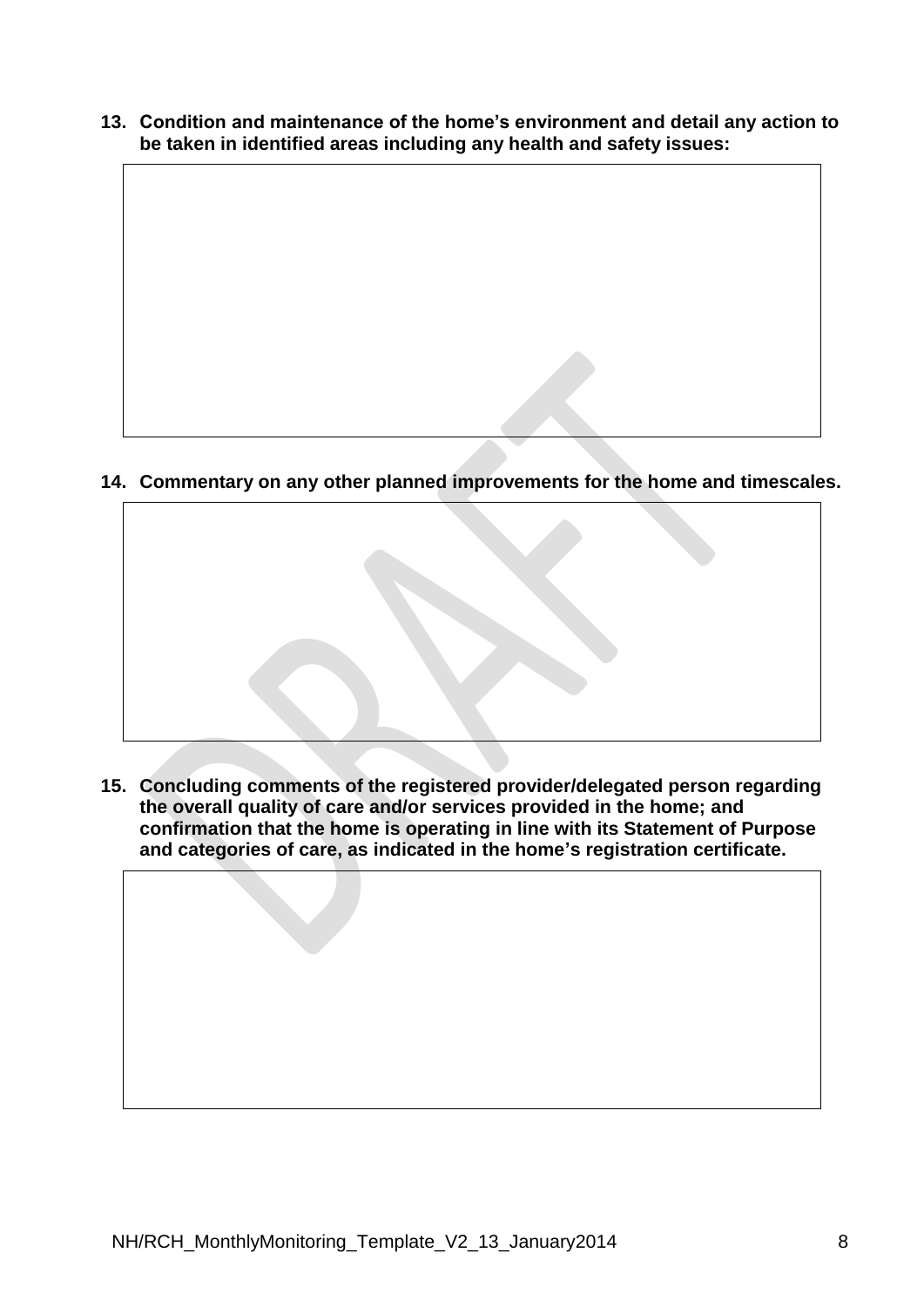| <b>Action</b> | By whom | <b>Completion date</b> |
|---------------|---------|------------------------|
|               |         |                        |
|               |         |                        |
|               |         |                        |
|               |         |                        |
|               |         |                        |
|               |         |                        |
|               |         |                        |
|               |         |                        |

**16. Action plan agreed with the registered/acting manager/person in charge of home as a result of this visit -**